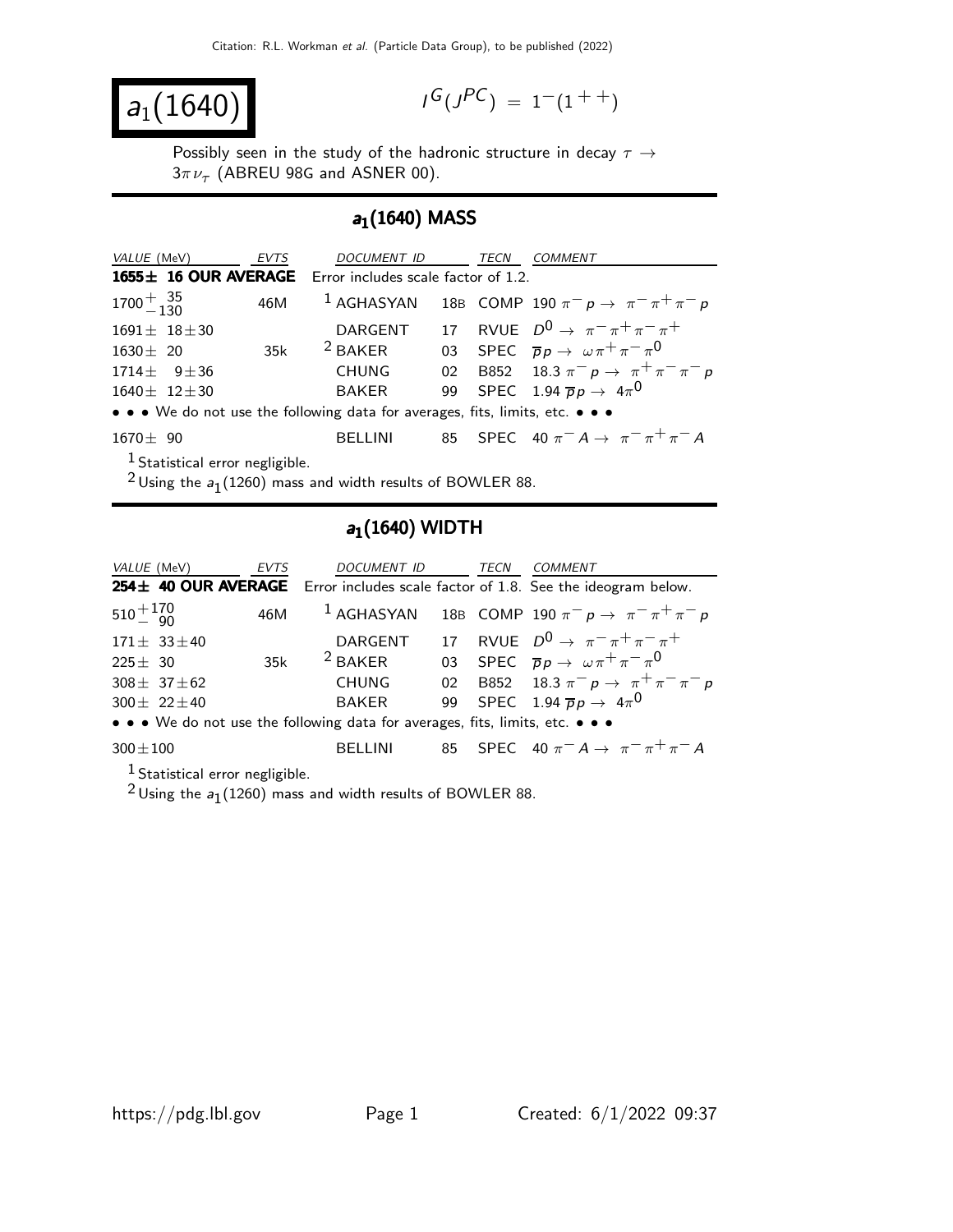

## $a_1(1640)$  DECAY MODES

|            | Mode                | Fraction $(\Gamma_i/\Gamma)$ |
|------------|---------------------|------------------------------|
| $\Gamma_1$ | $\pi\,\pi\,\pi$     | seen                         |
| $\Gamma_2$ | $f_2(1270)\pi$      | seen                         |
| $\Gamma_3$ | $\sigma \pi$        | seen                         |
| $\Gamma_4$ | $\rho \pi$ S-wave   | seen                         |
| $\Gamma_5$ | $\rho \pi_{D-wave}$ | seen                         |
| $\Gamma_6$ | $\omega \pi \pi$    | seen                         |
| $\Gamma_7$ | $f_1(1285)\pi$      | seen                         |
| $\Gamma_8$ | $a_1(1260)\eta$     | not seen                     |

#### $a_1(1640)$  BRANCHING RATIOS

| $\Gamma(f_2(1270)\pi)/\Gamma(\sigma\pi)$                                                                              |                    |    |      |             |                                                | $\Gamma_2/\Gamma_3$ |
|-----------------------------------------------------------------------------------------------------------------------|--------------------|----|------|-------------|------------------------------------------------|---------------------|
| <b>VALUE</b>                                                                                                          | <b>DOCUMENT ID</b> |    |      | <b>TECN</b> | <b>COMMENT</b>                                 |                     |
| $0.24 \pm 0.07$                                                                                                       | <b>BAKER</b>       |    | 99   |             | SPEC 1.94 $\overline{p}p \rightarrow 4\pi^{0}$ |                     |
| $\Gamma(\rho \pi_{D-wave})/\Gamma_{\text{total}}$                                                                     |                    |    |      |             |                                                | $\Gamma_5/\Gamma$   |
| VALUE                                                                                                                 | <b>DOCUMENT ID</b> |    | TECN |             | COMMENT                                        |                     |
| $\bullet \bullet \bullet$ We do not use the following data for averages, fits, limits, etc. $\bullet \bullet \bullet$ |                    |    |      |             |                                                |                     |
| seen                                                                                                                  | <b>CHUNG</b>       | 02 |      |             | B852 18.3 $\pi^- p \to \pi^+ \pi^- \pi^- p$    |                     |
| seen                                                                                                                  | <b>AMELIN</b>      |    |      |             | 95B VES 36 $\pi^- A \to \pi^+ \pi^- \pi^- A$   |                     |
| https://pdg.lbl.gov                                                                                                   | Page 2             |    |      |             | Created: 6/1/2022 09:37                        |                     |